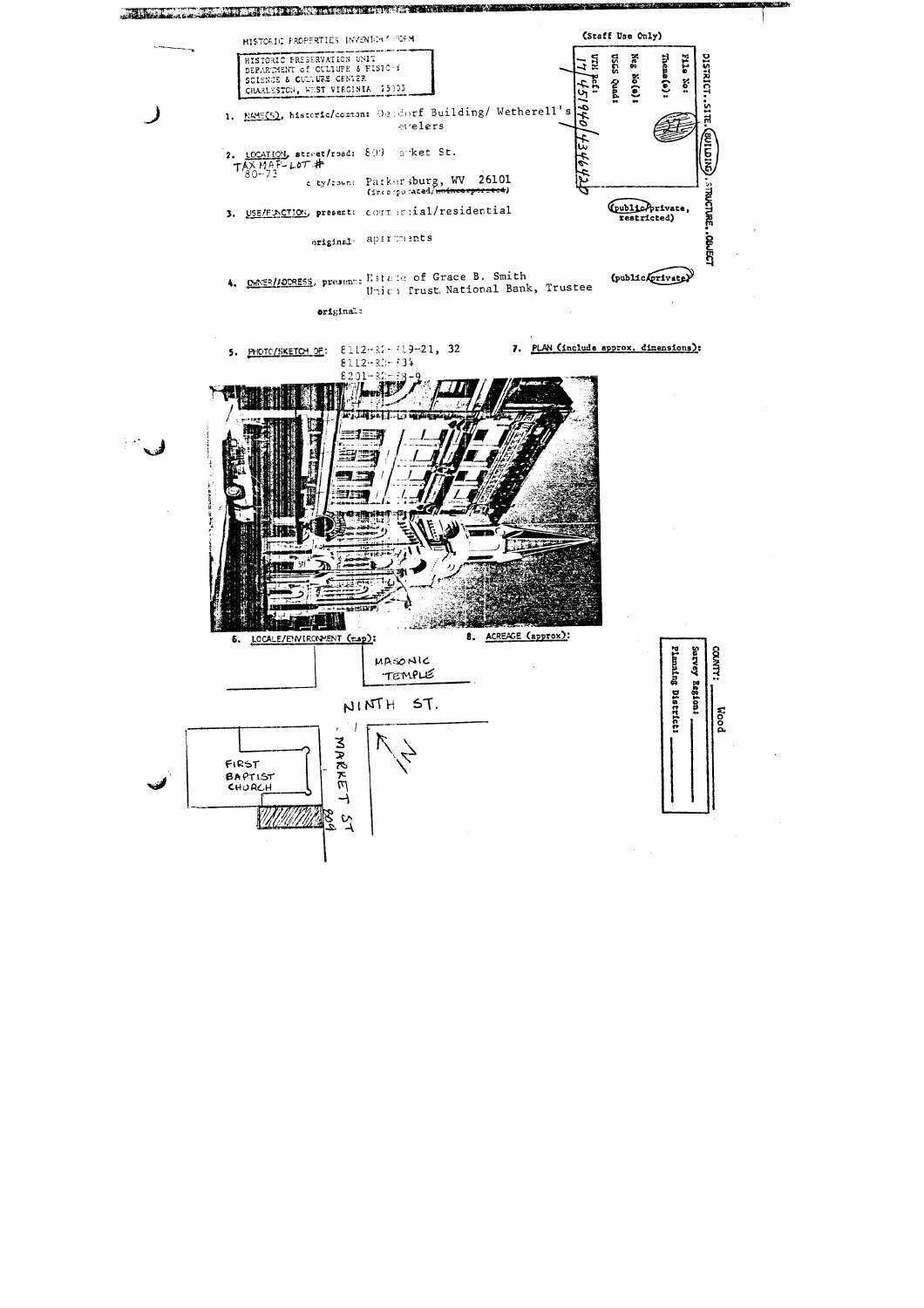## 9. DESC

| Exterior Fabric | ъ. | Structural System |       | c. Roofing Material |
|-----------------|----|-------------------|-------|---------------------|
| trim<br>stone   |    | masonry           |       | wood                |
| brick           |    | frame             |       | metal               |
| concrete        |    | log               |       | slate               |
| <b>BEUCCO</b>   |    | metal             |       | tile                |
| veatherboard    |    | other             |       | asphalt             |
| clapboard       |    |                   |       | composition         |
| board & batten  |    |                   |       | other not visible   |
| shingle         |    | foundation        | stone |                     |
| other           |    |                   |       |                     |

d. Associated Structures (use/type):

a.

 $\mathcal{A} \rightarrow \mathcal{A}$ 

## e. Integrity (include dates):

## original site/relocated

alterations storefront by Earl Stevens,<br>contractor & former mayor of Parkersburg (c.1930's) additions

Depth<sup>2</sup>

f. Condition:

outbuildings

dependencies

 $other$ 

excellent

deteriorated abandoned

good<br>fair

None apparent.

g. Threats:

10. SIGNIFICANCE (use additional sheet if necessary):

- a. Architect/Builder/Engineer:
- b. Style/Period: Classical
- c. Date(s): 1906 (datestone)

This 4 story, 2 bay building includes a varie of Classical motifs: the modillion cornice on consoles with a Greek key frieze, all in tin; cartouches and swags above the 3rd story; and Doric colonettes and pilasters between the d/s windows, four per floor. The intact storefront, patterned after a Baltimore store, and the sidewalk clock are its outstanding features, making it perhaps Parkersburg's best first story facade.

11. BIBLIOGRAPHY:

| FORM PREPARED BY<br>12. | $_{\text{DATE}}$ 12/81<br>Eliza Smith, Christina Mann |  |
|-------------------------|-------------------------------------------------------|--|
| a. Address              | Allegheny Square West, Pittsburgh, PA 15212           |  |
|                         | b. Organization Landmarks Planning, Inc.              |  |